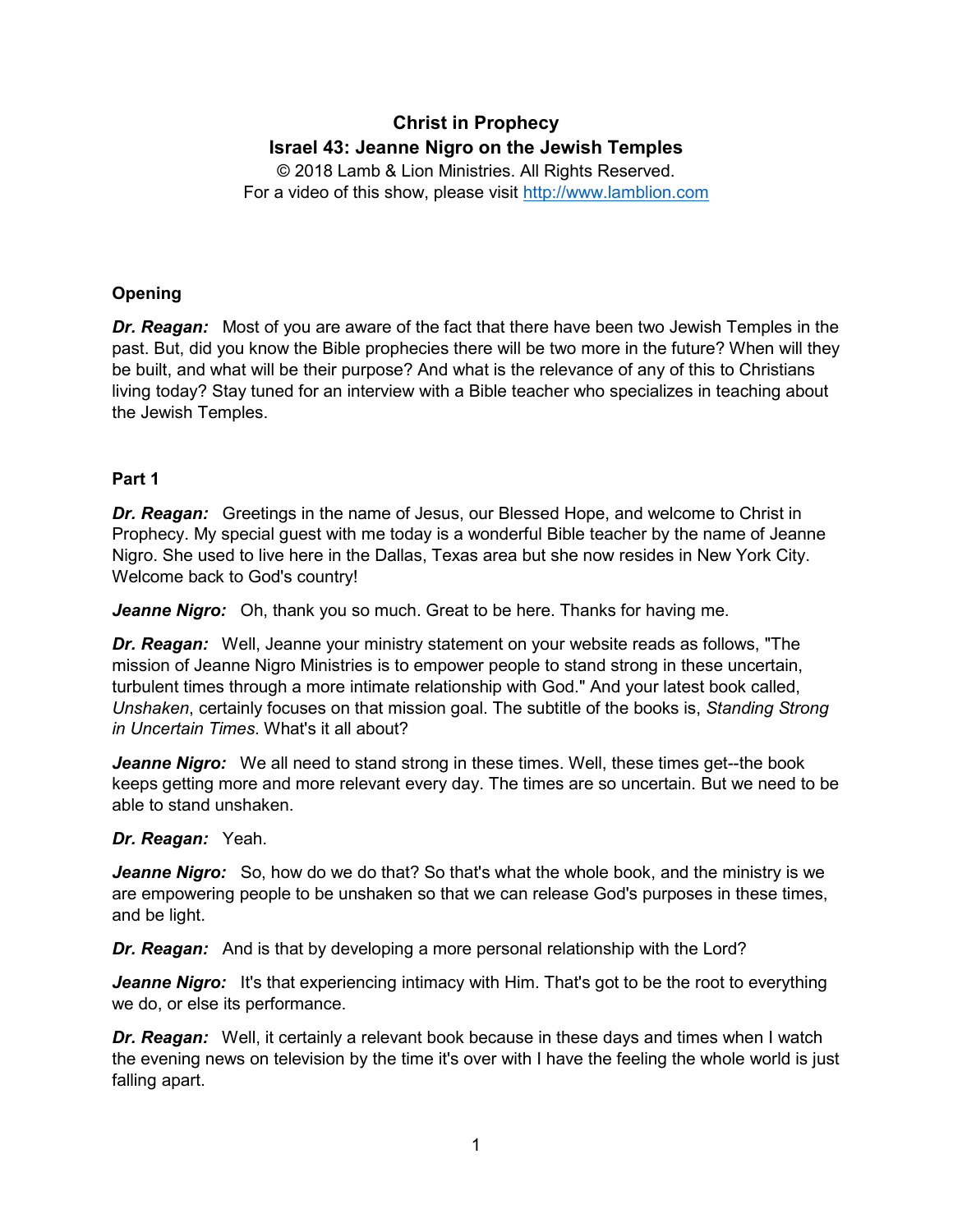*Jeanne Nigro:* That's the way they want to make you feel too.

*Dr. Reagan:* And the only way I can cope with it is I remember Psalm 2 which says that while all this is happening, all this rebellion, everybody against God that God sits in the heavens and laughs. Not because He's not concerned but because He has the wisdom and the power to orchestrate all the evil of mankind for the triumph of Jesus Christ.

#### *Jeanne Nigro:* Amen. Amen.

*Dr. Reagan:* So, it's in His hands and He's got it under control.

*Jeanne Nigro:* And in Him we can be unshaken no matter what.

**Dr. Reagan:** Right. Amen. Now, what is the relationship of all that to the fact that I know you primarily as a teacher on things like Jewish Feasts, Jewish Temples, and the Millennial reign of Jesus Christ? What is the relationship between all that?

*Jeanne Nigro:* And I love to teach on those things, especially the Millennial Temple. Well, it's all about intimacy with God, and being unshaken. And so how do you experience intimacy with God? Well, when your heart is aligned with God's heart. When you're passionate about what He's passionate about you experience intimacy with Him. And so, what is God's passionate about? Well, He's passionate about you first of all, and people. But He's passionate about Israel. He's passionate about the Feasts: the Passover, Sukkot, Shabbat. He designed them, right? He's passionate about the Millennium to come. And He's passionate about the Millennial Temple. So, when I align my passions with what He's passionate about then I experience intimacy with Him. And you think about the future. For example Jesus, Yeshua builds the Millennial Temple, Ezekiel's Temple. And so, the more that I can find out and study about Ezekiel or the Millennial Temple the more I know about my future with my Bridegroom. If I was getting married next week I'd want to know something about my spouse.

## *Dr. Reagan:* I like that.

*Jeanne Nigro:* Right? Wouldn't I want to know what at least what he likes to do? Am I going to golfing with him? Or am I going to be scuba diving with him? Well, we have a Bridegroom coming, Jesus and we don't even know what we're going to be doing with Him. So the Millennial Temple helps us.

*Dr. Reagan:* Well, that is such an important point because I often point out that we have a nation full of professing Christians, like 72-73% but many of them have never really been born again, they are cultural Christians and many of them have no personal relationship with Jesus Christ.

*Jeanne Nigro:* And on top of that I find, to add to that I think many times the Church in general defines Jesus the way they want to. So, He can be a personal shopper. He can be a best friend. He can be all these things, but wait a minute when He comes back He's going to Jewish. He is going to set up a Temple. Are we even going to recognize Him when He comes back?

*Dr. Reagan:* Now, you say that Jesus is passionate about Israel. That flies in the face of what the majority of Christianity teaches today. Both the Catholic Church and the majority of all Protestant denominations teach that God has washed His hands of the Jewish people, has no purpose left for them because they are Christ killers.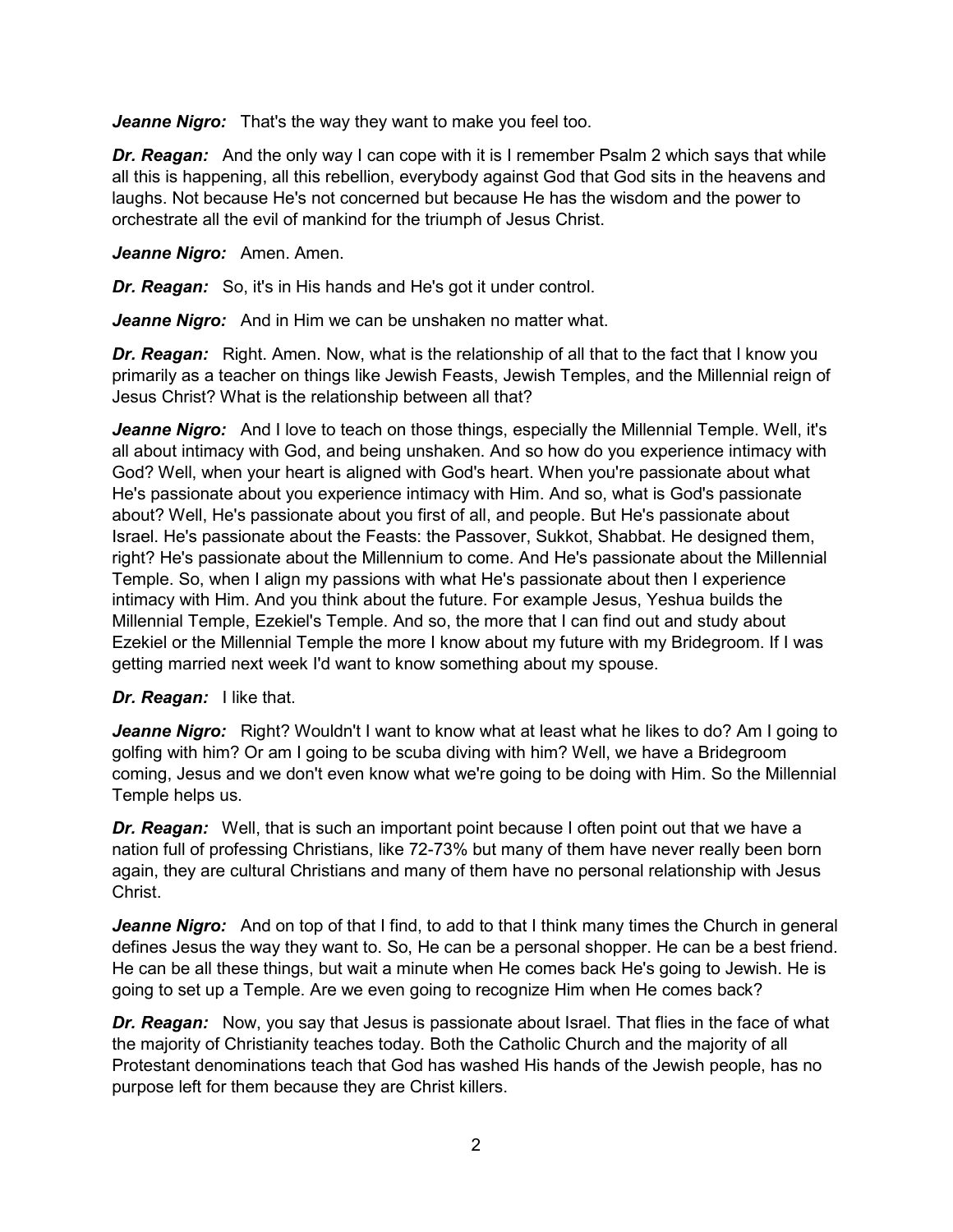*Jeanne Nigro:* You know I believe that God is in these times saying wake up. He--I'm serious, He wants the Church. I have a radio program in New York called, "Wake Up Call," because I believe this is the time He's waking up the Church and saying, "Jesus is coming back soon." Yeshua is coming back we need to wake up to who He is. Who He is going to be. What is going to be happening in Israel? Where the Temple is going to be? Why are there sacrifices? What is this whole Jewish thing? Jesus is Jewish? What? Because He wants to prepare us. Well first it helps us to grow in intimacy with Him knowing. So it is preparation. It's growing in intimacy. Well, then how can we be lights and release His purposes now if we don't? We have to align with where God is going. He's saying I believe in these times, wake up, no more our own plans, our own good plans, you know. He wants us to align with where He's going.

*Dr. Reagan:* Well, you know if you read Romans 9-11 you cannot read that without coming away with a conviction that God still loves the Jewish people. God is still pursuing the Jewish people. And God still has a purpose for the Jewish people; He's going to bring a great remnant to salvation.

*Jeanne Nigro:* And we need to understand the roots of Anti-Semitism through the Church, thousands of years.

*Dr. Reagan:* Oh, yes. Absolutely.

*Jeanne Nigro:* There is a reason why here we are in 2018, 2019, 2020 these years, and the Church doesn't know Israel. The Church thinks that they've replaced Israel. Well, it is because of Anti-Semitism obviously from the Garden, but that comes through from the Early Church Fathers and we need to wake up to that.

*Dr. Reagan:* Well, I happen to know personally because I've heard you teach on it that you have some magnificent teachings about the Temples. And there have been two temples in the past. There was Solomon's Temple. And then there was the temple that was built by the Jews who returned from Babylonian captivity, that later was greatly adorned and expanded by King Herod. So there has been two temples. But that temple was destroyed in 70 AD. There hasn't been a temple since then. What about the future? Are there going to be temples in the future?

*Jeanne Nigro:* There are.

*Dr. Reagan:* Alright, tell us about that.

**Jeanne Nigro:** And I believe there are going to be two more. And I have names for them. But the third temple I believe is what I call the Antichrist Temple.

#### *Dr. Reagan:* Yes.

*Jeanne Nigro:* And that we--that Yeshua told us about in Matthew 24, that Daniel prophesied--

*Dr. Reagan:* That is the temple that will exist during the Tribulation?

*Jeanne Nigro:* Yes, the abomination that causes desolation in Daniel 9, 11, 12. So, there is that temple. And I believe that that is the temple that right now many in Israel are preparing for. The Temple Institute, the Orthodox Jewish Community are preparing. They are kind of just waiting for the time when they can build it because obviously right now there is a mosque on the Temple Mount. So, I believe, and we can talk about this more but there is going to be a lot of deception caused by this Third Temple. But the actual Ezekiel Temple there is so much in God's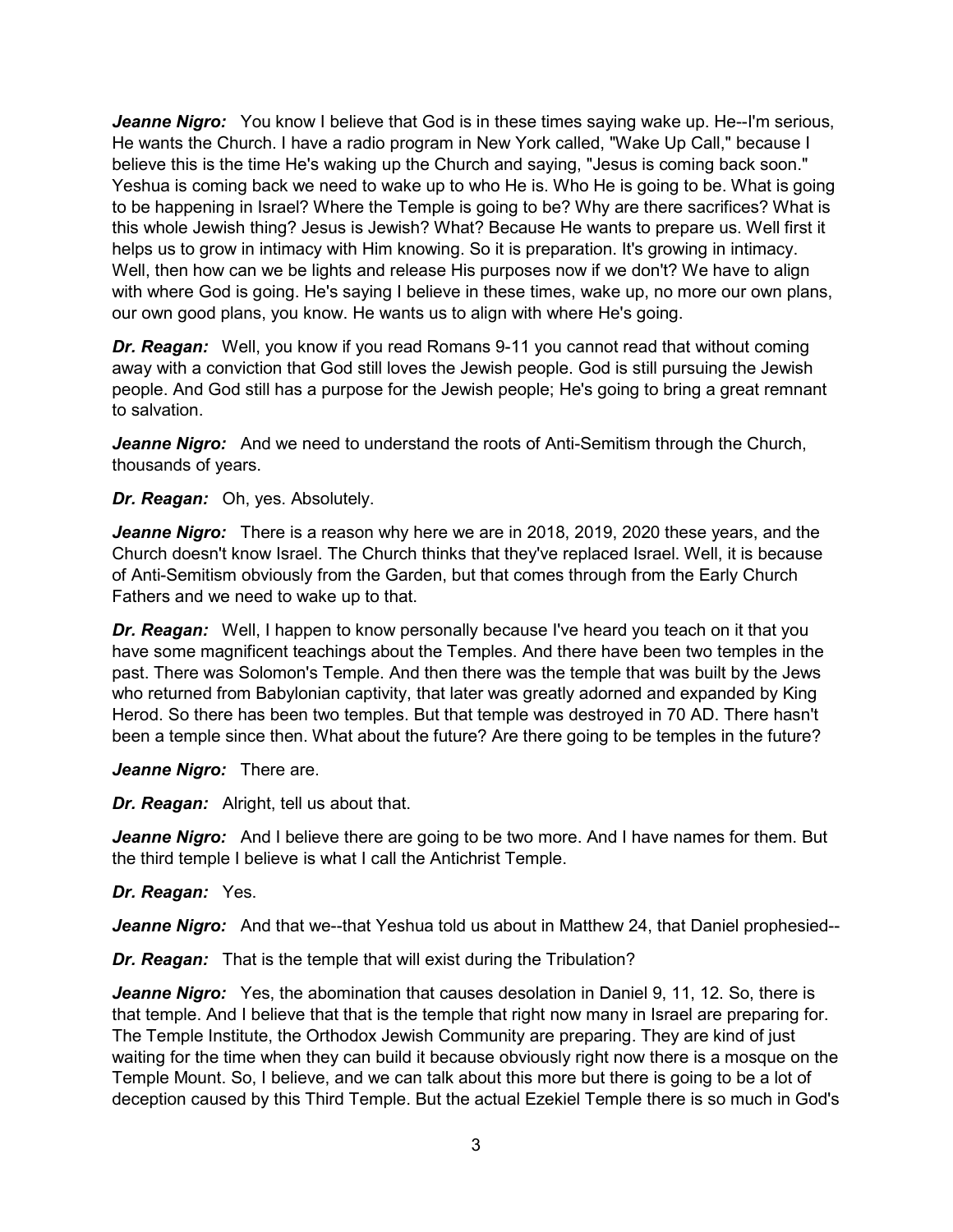Word in Ezekiel 40-48. So, I want to wake up the body to read Ezekiel 40-48 about the Millennial Temple.

*Dr. Reagan:* Well, I want to talk in detail about that Millennial Temple. But let's go back to the Third Temple, the one that will exist during the Tribulation. You know one of the things that has really concerned me is that there are Jewish representatives of that Temple who come to the United States and speak in American churches all the time and try to raise money for it. And American Christians give thousands of dollars.

*Jeanne Nigro:* Thank you, thank you for pointing that out.

*Dr. Reagan:* And let me tell you in God's permissive will He is going to allow that Temple to be built. But that's not His perfect will for the Jewish people. His perfect will is for them to accept Yeshua as their Messiah. And many of those people who are raising that money take some of it and use it to fight Messianic Jews in Israel. So, tell us about that.

*Jeanne Nigro:* Thank you. Can we go around the country and preach just on this? Now I have a friend because I've felt like I'm the only voice in the world to be honest. There is so much deception around this Temple, and many layers. And I have a real burden to wake up the Christian church about this because not--I believe obviously we should have God's passion for Israel. That doesn't mean that everything that Israel does we should support.

## *Dr. Reagan:* Yeah.

*Jeanne Nigro:* That means having God's heart for the Jewish people for their salvation; that they would know their Messiah, Yeshua. And that we support obviously that Israel is not divided, and that Jerusalem is not divided. But it doesn't--the fact--okay so we need to get back the Temple itself we've got to understand first of all that especially in the Orthodox which is what in Israel the religious Jews are Orthodox. They believe that--let me put it this way, if you just say the word temple and replace it with Yeshua they believe the Temple will bring peace. The temple will bring eternal life. The temple will bring relationship with God. So, if you understand their theology in a sense, so when you're supporting the temple it is almost like it's replacing Jesus.

## *Dr. Reagan:* That's right. That's right.

*Jeanne Nigro:* And so, there is that deception. But then there is the deception about which Temple this is, and the Temple Institute is building everything for it. Well, it's a remake of Herod's Temple. And it is based on a misinterpretation. You know they study the Rambam, and the Mishneh Torah, and so forth which is just commentaries, upon commentaries, upon the Mishnah, and the oral traditions. And so, he has spoken that it is the Messiah who will build the Temple. That when, that the Messiah will stand on the Temple and say, "Now, your salvation is here." So, I believe, I truly believe in my heart of hearts that the Jewish population especially in Israel will be deceived and believe that the Antichrist is the Messiah. Because the Antichrist, I mean think about when you used to read Revelation and think, "Who is going to follow the Antichrist?" Well, now it's like, well however could probably bring peace and enable a Jewish Temple to be built on the Temple Mount. Maybe alongside the mosque, I don't know. But however he does that they are going to say, "He's the Messiah." And remember the Jewish Messiah is, or the Messiah that the Jewish people are waiting for is a man. He's not--when we think of Messiah. Because sometimes we think, "Oh, well they just think He hasn't come yet,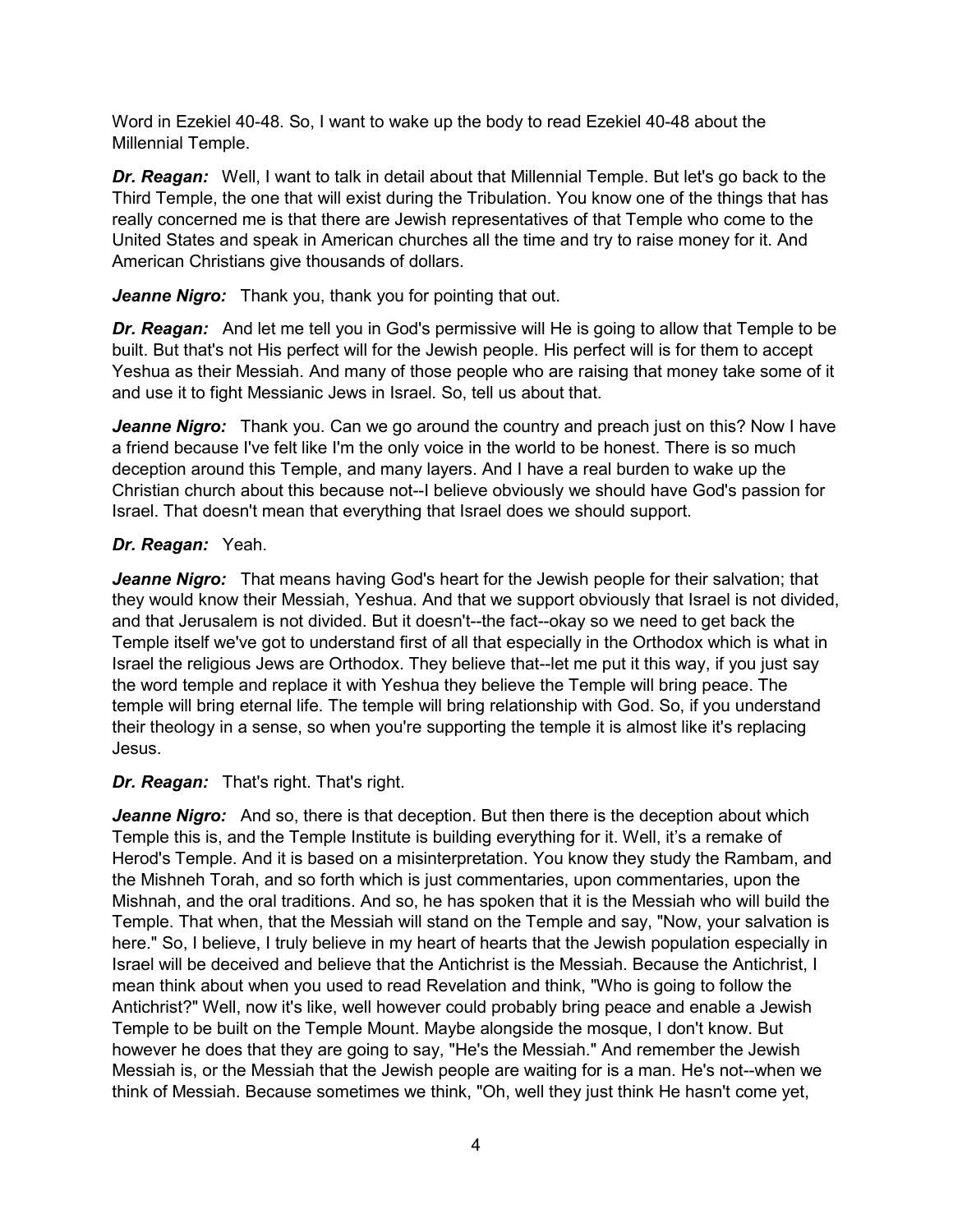and we think He's coming again." No, their Messiah is a man. He's not divine. And so, they believe that He is going to build the Temple. And He's going to cause peace. And his temple, that is why they are so excited about the Temple because they believe that is going to be peace. That will bring relationship with God. That will bring eternal life. There is no need for a Savior. There is no need for the blood of Yeshua. And that's why we need to be careful about what we support because I believe that when we support this Third Temple we're supporting the Antichrist Temple.

*Dr. Reagan:* Well, very well put. In this ministry we are strong supporters of the nation of Israel. We believe they have a right to that land; that God gave it to them as an eternal possession. And we certainly are concerned about Jewish souls. We support a lot of Messianic ministries in Israel. But, the one thing that American Christians should not be supporting is rebuilding a temple. And they shouldn't be giving their money for the rebuilding of a temple. If they want to give money to help Israel they should be giving money to the Jewish ministries over there that are proclaiming Yeshua as the Messiah of Israel.

**Jeanne Nigro:** Many Messianic ministries there. And they are under persecution.

*Dr. Reagan:* Oh, absolutely all the time.

*Jeanne Nigro:* And it is not easy to believe in--to be Jewish and believe in Yeshua and be Israeli, and so they need support, they need prayers, they need finances. I can't agree with you more.

*Dr. Reagan:* Well, I tell you what, let's take a brief pause here and when we come back I want you to tell us about the Millennial Temple because that is what you love to talk about it.

*Jeanne Nigro:* That's right.

*Dr. Reagan:* And why it has any relationship to us today? Okay?

*Jeanne Nigro:* It sure does, alright. Thank you.

#### **Part 2**

*Dr. Reagan:* Welcome back to Christ in Prophecy and my discussion with Jeanne Nigro about the Jewish Temples. Now, Jeanne I want to shift gears here from the Third Temple to the Millennial Temple which you do a lot of teaching on.

*Jeanne Nigro:* I love teaching on the Millennial Temple.

*Dr. Reagan:* I tell you glorious teaching. I've heard it and it's wonderful. And let's just start out with this observation, Ezekiel 40-48 a total of nine chapters, nine chapters are devoted to the Millennial Temple.

*Jeanne Nigro:* That's right.

*Dr. Reagan:* And that is a lot of chapters. And yet, the Church takes the position and when I say the Church I mean the Church at large, both Catholic and Protestant would take the position that this is referring in allegory, and symbolic language to the Church, and not to a temple. Is it the Church or is it a temple?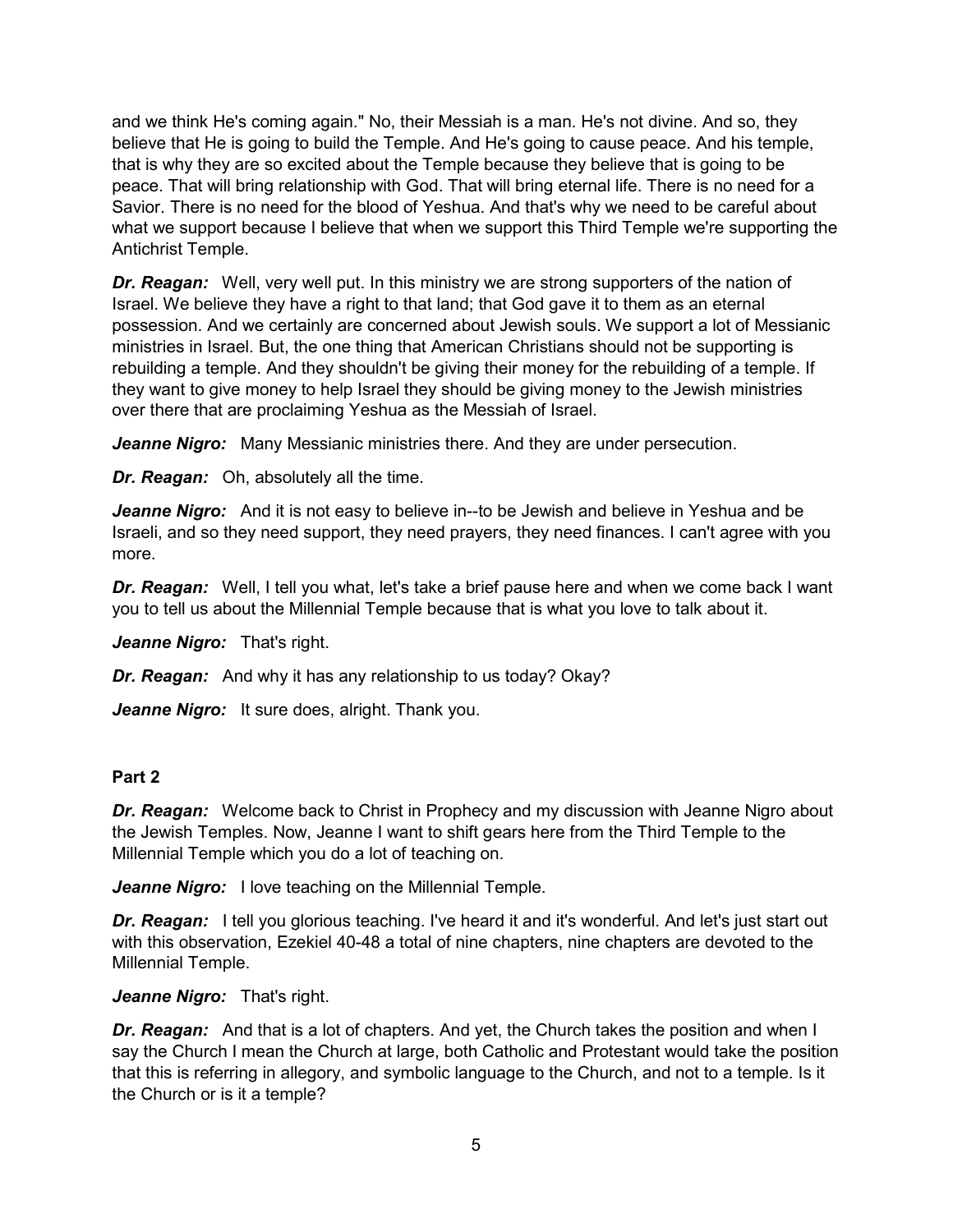*Jeanne Nigro:* Don't get me started. Let me just say it's the Temple. We are missing so much. When God gives all that detail I think, you know it's not because He's bored, right? There is reason for the detail.

*Dr. Reagan:* Alright, tell us about all this.

*Jeanne Nigro:* It is not just a symbol.

*Dr. Reagan:* Why does God spend so much time talking about the Millennial Temple?

**Jeanne Nigro:** It is so critical. It's exciting. Think about being unshaken in these uncertain times, we have so much we don't know what is going to happen, right? You get up in the morning you look at the news, always something. Let's focus on what we do know about the future, not about what we don't know. Well, there is so much detail about the Millennial Temple, or Ezekiel's Temple let's focus on what we do know. Let's get excited. We have a visual picture. We have something to look forward to. And let's get excited about what it tells us about how God sees us. About what we are going to be with Jesus, with Yeshua when He comes back. And let's get excited about something going forward, and how does this-- Also there is much that the Millennial tells us about how to live today, and how is God calling us to live today. And what is He calling us to do? And how do we release His purposes today?

*Dr. Reagan:* Well, give us some examples of this.

*Jeanne Nigro:* So, well for example we learn from Ezekiel 40-48 and from the Temple many things, that the Temple Mount will be the highest mountain on earth. Well that is from Micah 4 and Isaiah 2.

*Dr. Reagan:* That's right.

*Jeanne Nigro:* The Temple Mount will be 36 times larger than it is now. The outer court--

*Dr. Reagan:* The whole topography of Israel is going to be changed.

**Jeanne Nigro:** Yes. Right. And I think it is going to happen through what we learn in Revelation through the judgments and so forth. But so, it will be the highest place on earth. And we learn from Zechariah that it is Yeshua, it is the branch who builds the Temple. Now, I don't know if He's going to build it in a day, I don't how He's going to do it. But I know that when He returns He will build this Temple, so that's exciting. And His throne is there forever. So, there is just so much excitement about Jesus but then to think about the Millennium we are going to rule and reign with Him implementing righteousness in all nations. So, all the things that we can complain about now, our boss, or our government, or the GMO's in our food or something is all going to finally righted. Everything will be the way that God, back to the Garden in a sense that God designed it to be. But the fact that we are going to ruling and reigning with Yeshua, with Jesus from this Temple, what does that tell you about how He sees you? How much worth you have? That what other ruler would want to share His authority with you? And yet He values you so much that you will be ruling and reigning with Him. So, what could you do now in your own life to prepare for that? You know if you want to rule and reign over nations with Yeshua how about ruling and reigning over your own thoughts and emotions, let's start there, right? In the small things. And then the fact that--I know we can talk about this--this is a whole another show we could do but on why are there sacrifices in the Millennial Temple? I believe that it has to do a lot with we have to go back to Leviticus to understand why there were sacrifices in that Temple,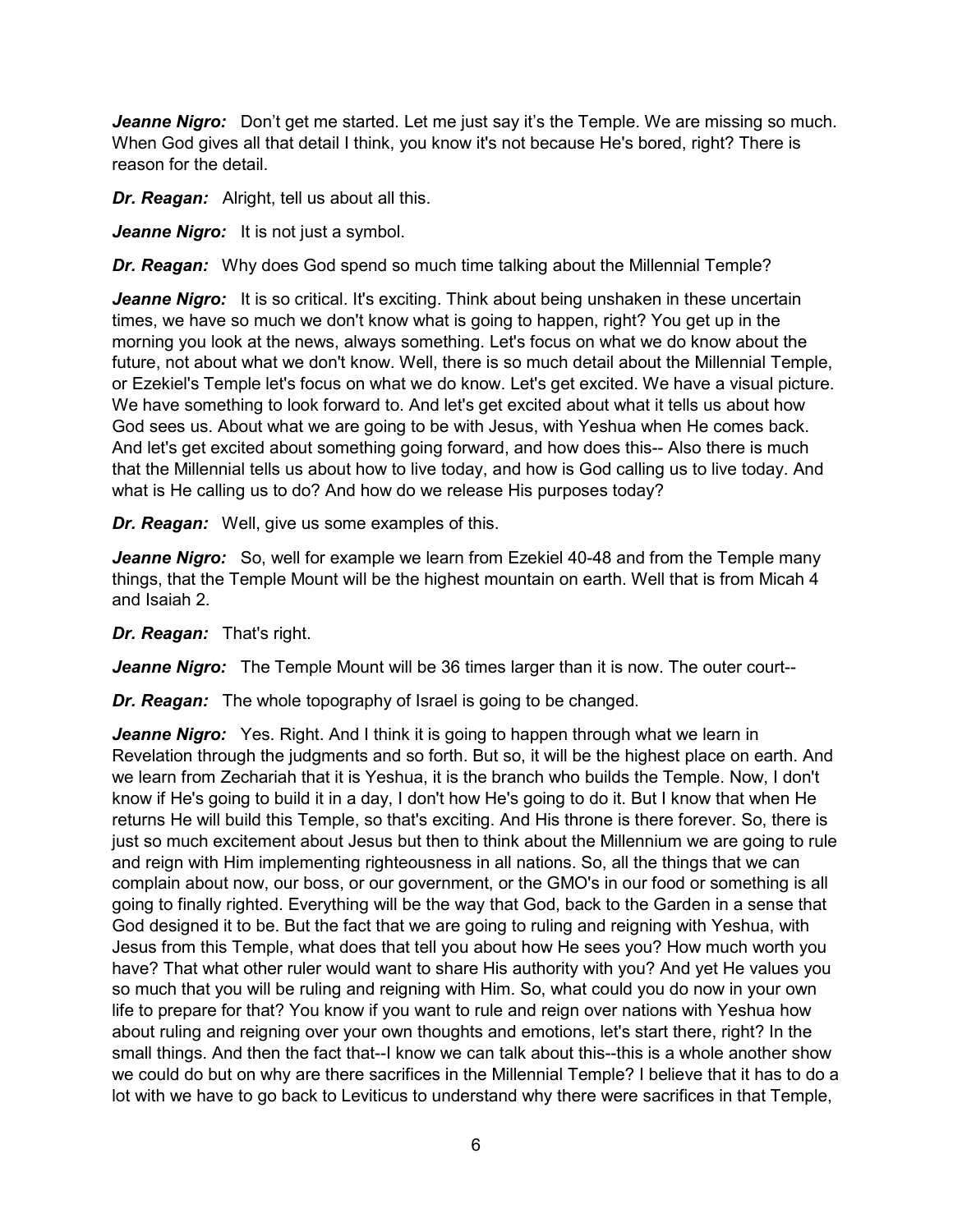and understand that Temple sacrifices had a completely different purpose than Yeshua sacrifice. Never were Temple sacrifices to have to do with eternal life or to remove sin. They were more about physically going into God's presence, the manifest presence of God in the Temple and not burning up. And so it is going to be the same thing when there are people in the Millennium that are having babies, they're dying they are populating throughout the Millennium they will have physical bodies. We will have spiritual bodies, but they'll have physical bodies.

*Dr. Reagan:* Let me just pause there for a moment before you go on because I'm sure there are some viewers who do not know Bible prophecy very well. So, let me just summarize something right quick. When Jesus Christ comes back at the end of the Tribulation He is going to judge everyone who is left alive at that point. And those who have accepted Him as Messiah will go into the Millennium in the flesh, and those who have not will be consigned to death. So, there will be population that will go into the Millennium in the flesh. You and I and all Believers will be in glorified bodies, and we will be dispersed over the earth to reign over those who are in the flesh. Jesus will reign from Jerusalem as King of kings, and Lord of lords.

*Jeanne Nigro:* Amen. He'll be Jewish. Still.

**Dr. Reagan:** Yes. And I think King David in his glorified body is going to be the King of Israel.

*Jeanne Nigro:* That's right. Exactly.

*Dr. Reagan:* So, we're going to have the focus on Jerusalem. The blessings of God are going to flow through the Jewish people. To the point that and I love this, that Zechariah says that in that day and time there will be so many blessings flowing thru the Jewish people that when a Jew walks by ten Gentiles will grab his robe and say, "May we walk with you because we know God is with you." Today the Jews is despised. Today the Jew is persecuted. They are murdered. But in that day and time they are going to be highly exalted. Isn't that exciting?

*Jeanne Nigro:* That's amazing.

**Dr. Reagan:** And with regard to reigning with Jesus a lot of that is going to depend on how we use our spiritual gifts in this life to advance His kingdom because there are going to be degrees of rewards.

*Jeanne Nigro:* If we are faithful in the little.

*Dr. Reagan:* He said, "I may put one over one city, one over five, one over ten." But everybody that's reigning in that time is going to be in a glorified body with the mind of Christ. And there is no wonder the earth is going to be flooded with peace, righteousness, and justice.

*Jeanne Nigro:* Yeah. And I think when we fight for righteousness now it will continue on into the Millennium. You know we fight for righteousness, we pray for righteousness, and we don't see what we want.

*Dr. Reagan:* We'll see it then.

*Jeanne Nigro:* But yet we'll see it then. So what we do now for righteousness is never wasted because it will continue on.

*Dr. Reagan:* Well, go ahead I'm sorry to interrupt you.

*Jeanne Nigro:* That's okay. I'm so glad you did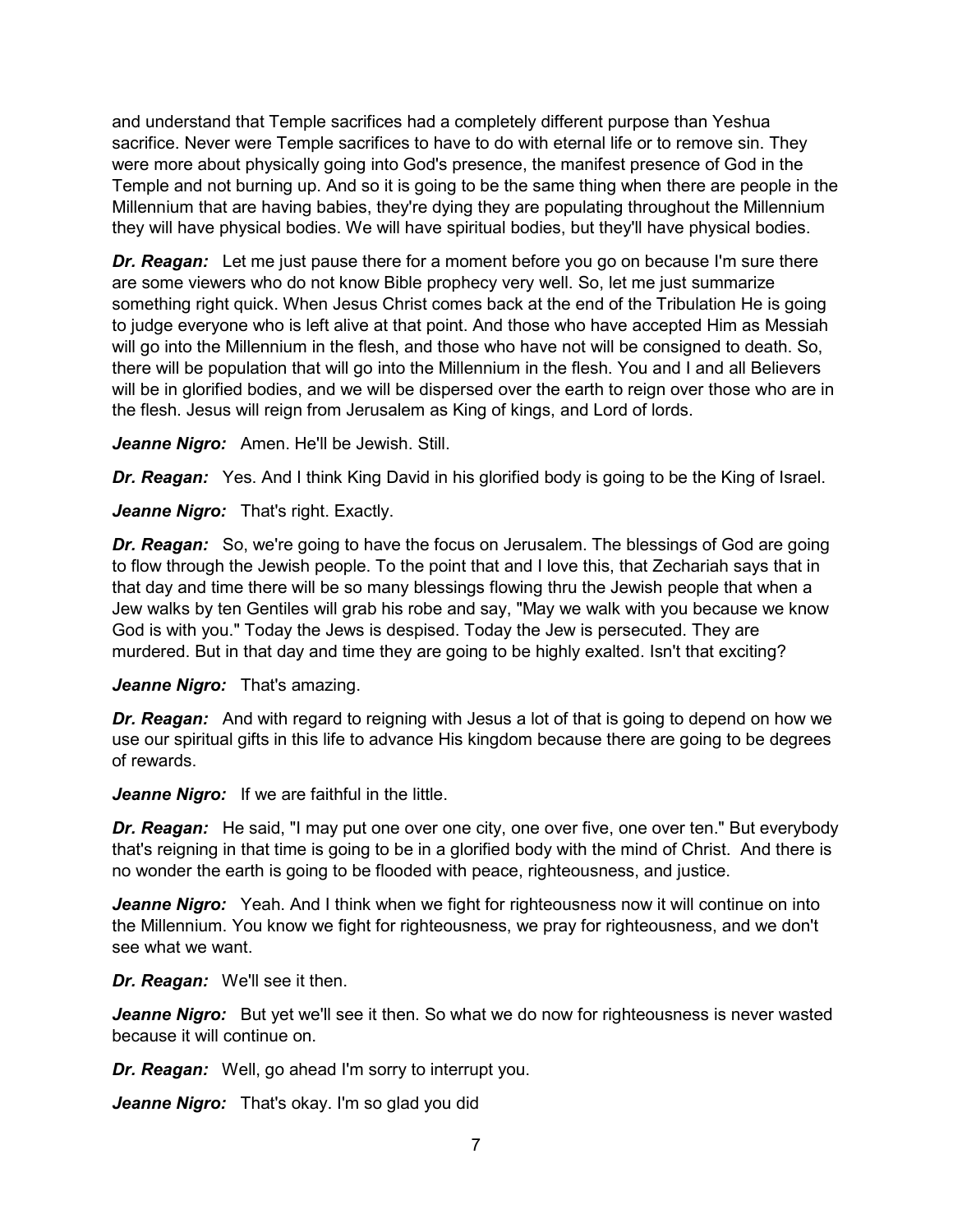**Dr. Reagan:** But go ahead and talk about the Millennial Temple.

*Jeanne Nigro:* It will continue on into the Millennium. Well, you mentioned the feasts, and reigning from Jerusalem. That's why when we talk about God's heart for Jerusalem, His passion look He is going to be ruling and reigning from there, so that's why we support Israel. That is why we have a heart for Israel we think about the future, and that He is going to be Jewish. And the description in Ezekiel 40-48 mentions the new moons, the Shabbats, the Sukkot, Passover. So, it indicates we will be celebrating the biblical feasts when Jesus comes back.

*Dr. Reagan:* Particularly the Feast of Tabernacles.

*Jeanne Nigro:* Yes, and those who don't will experience plagues and all kinds of things.

*Dr. Reagan:* We will be expected to send representatives to Jerusalem every year.

*Jeanne Nigro:* Yes. Yes. And so we will be worshipping, all tribes and tongues together. So, when I read about that and I live in Manhattan, and I go on the subway and every tribe and tongue, I think this is a picture of the Millennium. God is getting me ready for the Millennium. I need to have a heart for everyone here. You know we are going to be worshipping at the Millennial Temple. But to know that King David will be--it is so specific it is so detailed when it tells us exactly which feast King David will be over. And he will almost like the King of Israel in the sense he will be presiding over the feast, and the new moons and the Shabbats. So that's another reason why I think it's so critical that we as Christians celebrate the feasts now because we are preparing for the future.

*Dr. Reagan:* Well, that is an interesting thing that I would suggest people do. If they've never celebrated the feast that they go to a Messianic congregation in their area and participate for example in a Passover Feast.

*Jeanne Nigro:* Exactly.

*Dr. Reagan:* Because everything in the Passover Feast is speaking of the Messiah.

*Jeanne Nigro:* And we are going to be doing in the future.

*Dr. Reagan:* Yeah.

*Jeanne Nigro:* So, when Jesus comes back we don't want to standing on the sidelines going, "Wait, what is He doing?" We want to join in with Him, right? We want to know, that is how we grow close. People want to have closeness with God, and they want to have intimacy with Jesus, well get to know who He is not how the Church has defined Him to be.

*Dr. Reagan:* Let me ask you a question about the Millennial Temple and that is the fact that in those chapter 40-48 there is no mention of the Ark of the Covenant, in fact there is no mention of anything being in the Holies of Holies. In Jeremiah 3 he says that during those days that they will not even talk about the Ark of the Covenant anymore, it won't even be mentioned. Why is the Ark missing?

*Jeanne Nigro:* Well, that is a good question. There are a lot of things we don't know, the missing pieces. But I would have to speculate it has to do obviously with Yeshua, and His blood.

**Dr. Reagan:** I think so. I think He fulfilled the Ark of the Covenant.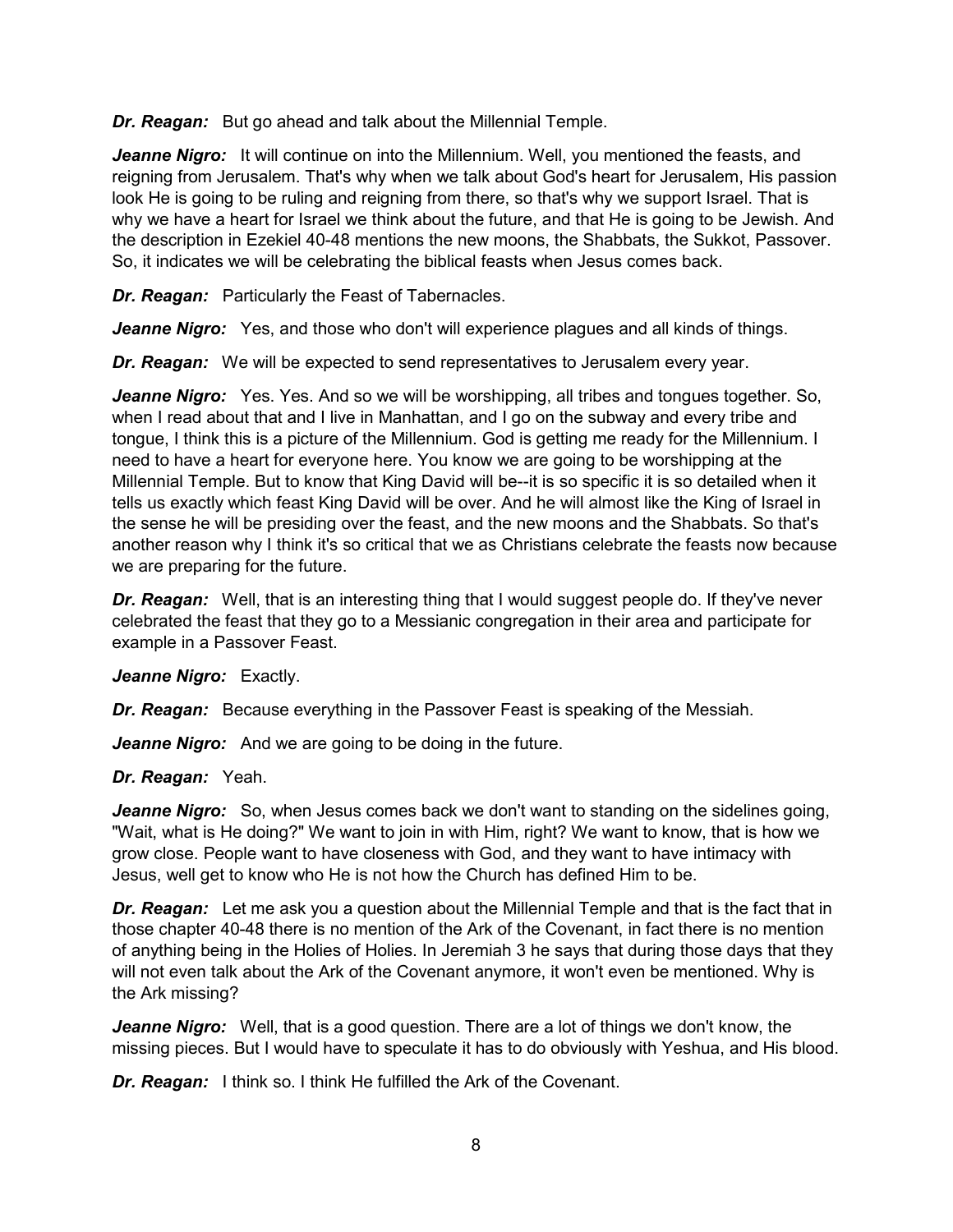*Jeanne Nigro:* And His blood. Although the manifest, His presence He will be there, and I believe He will still be in a spiritual body, and we will have spiritual bodies and He'll still have the nails where in His hands and feet, and so forth. But again I think the sacrifice will have a different purpose. I think it is exciting that the Bible goes into so much detail in Ezekiel about even like the things about the sons of Zadok for example. It tells us exactly what jobs the Levites will have. What jobs the sons of Zadok will have. Well, the sons of Zadok where the only ones who were faithful to David and to Solomon, and they were rewarded in the Millennium. Because they are the ones they live in a certain place. They are assigned specific set. They allowed to go into the inner court. They do the actual sin offerings, and so forth. Whereas the rest of the Levites are more like they wash the dishes. But it tells you what you do now does make a difference in the future. And look at how God rewarded the sons of Zadok back in David's time are being rewarded in the Millennium. And also it tells us exactly where the Temple will be. Where David will live. Where the sons of Zadok will live. Where the Levites will live. There is a walled city. And it also tells you the exact dimensions that each tribe will be assigned in Ezekiel 47 & 48, their specific land track in a sense. And it gives you the dimensions, the exact. So it tells you that God does love borders. God does have a plan for Israel. And the land is not replaced by some allegory. It is very, very specific, His heart.

*Dr. Reagan:* And during that time Israel will have all the land they've been promised, which will go all the way across to the Euphrates River. It is going to be a huge portion.

*Jeanne Nigro:* Right, exactly. And it tells you all of that in Ezekiel 40-48. It tells you the pattern that will be in the Temple. And that there will be--I mean it goes into so much detail. There won't be curtains, they'll be doors. I could talk forever on just even the details of it. But from an application standpoint it also tells you that the law--I love this Ezekiel 43 the law of the Temple is holiness. And that is something that the church needs to wake up to. We have forgotten that God is holy. And we've assigned Him into this personal shoppers, or something like that. So, we need to remember the law, so what does that mean in my life today that the law of the Temple is holiness? Well, Ezekiel 44 it talks about that the priests and the Levites will teach the people the difference between the holy and the common. The difference between clean and unclean. And that is almost a mirror scripture to Leviticus 10. What does it mean holy verses common? Well, it doesn't mean that's it sinful something that is common. It just means that it is natural, it's not 100% lined up with where God is going. So, God has been showing me so much about--This sounds kinds of funny I know but that apartment, our apartment in Manhattan should be a model of the Millennial Temple. We should be models in the sense that everything should be for service to God. There is no more time these days for our own goals and plans, and we are going to buy this and that. Everything in our lives that we own that we are, that we think needs to be in line with 100% with God's heart, with where He's going.

**Dr. Reagan:** Well, certainly what you teach about the Millennial Temple emphasizes the fact that we have a holy God. A God who is a God of love, grace and mercy but also a God of justice and righteousness. And because the average person I think thinks of God as a great big cosmic teddy bear who is soft and warm and furry and winks at sin and says, "Well, you know, I know you didn't do very well, but I grade on the curve come into my kingdom." Well, that God doesn't exist.

*Jeanne Nigro:* Then why did Yeshua have to die the way He did?